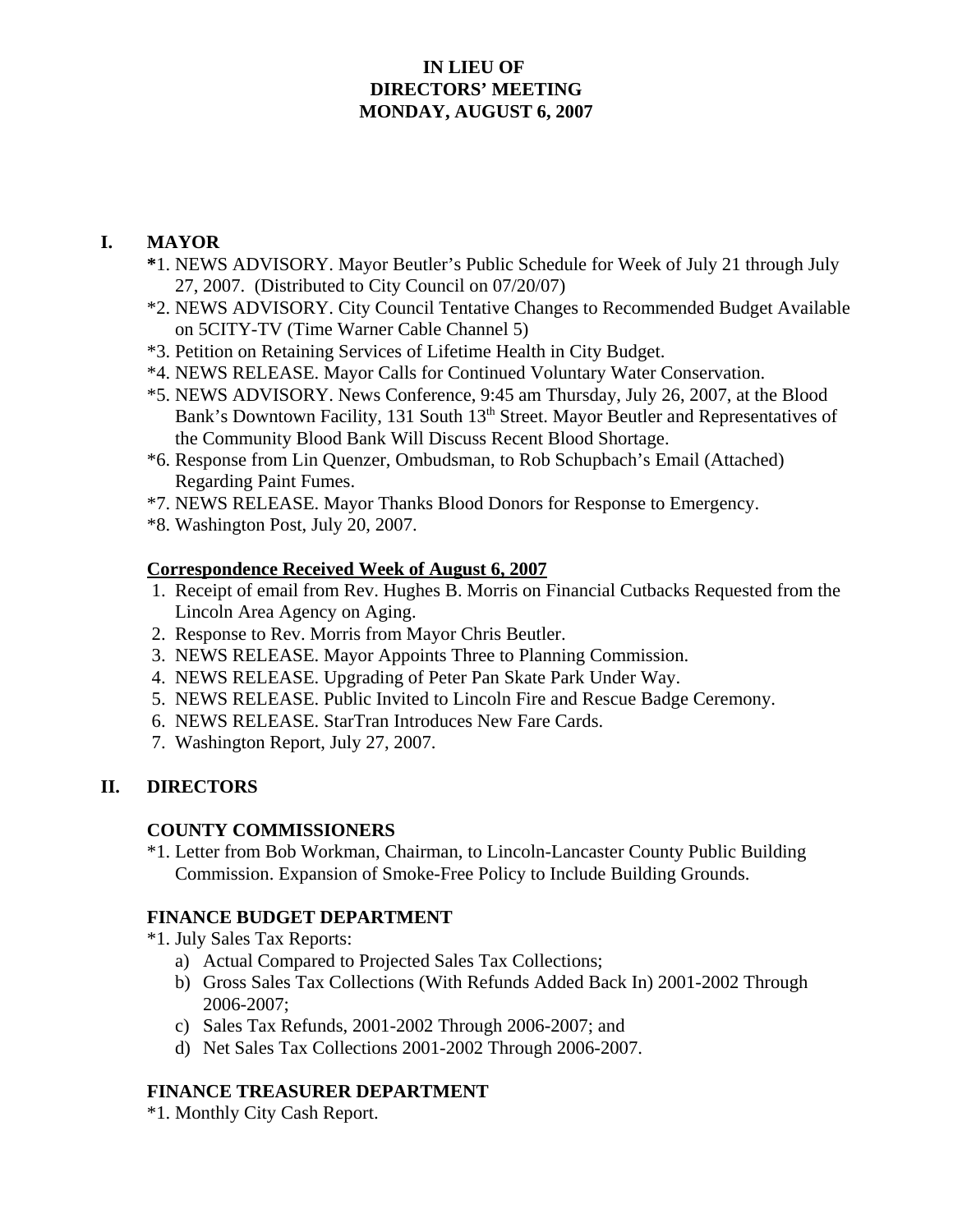# **LIBRARIES**

\*1. Letter from Carol Connor, Library Director, with Attachments of Letters and Resumes of Six Persons Interested in Being Appointed to the Library Board.

## **PLANNING COMMISSION FINAL ACTION**

- 1. Special Permit No. 07028. Nonprofit Educational and Philanthropic Institution Nebraska Family Council - Northeast Corner of So. 11<sup>th</sup> Street and "E" Street. Resolution No. PC-01065.
- 2. Special Permit No. 07022. Expansion of Nonstandard Single-Family Dwelling, 4040 "C" Street. Resolution No. PC-01067.

### **PLANNING DEPARTMENT**

- \*1. Annexation by Ordinance, No. 18937. Effective June 26, 2007, 309.37 Acres.
- \*2. Sterling Hills 2<sup>nd</sup> Addition. Final Plat No. 07010. Generally Located at South 37<sup>th</sup> Street and Yankee Hill Road.
- \*3. Charleston Heights Addition Final Plat No. 06083. Generally Located at North 14<sup>th</sup> Street and Humphrey Avenue.

# **PUBLIC WORKS AND UTILITIES**

- <sup>\*</sup>1. ADVISORY. 56<sup>th</sup> Street and Elkcrest Drive Intersection Safety Improvement Project. Project No. 700846.
- \*2. ADVISORY. Water Main Project No. 700294. St. Paul Avenue; 42nd 47th Street.

### **Correspondence Received Week of August 6, 2007**

- 1. Reply from Randy Hoskins, Assistant City Engineer, Regarding Lincoln North Creek Street Lighting.
	- a) Letter from Gregory S. Nielsen, Lincoln North Creek LLC. Letter Regarding Concerns With Street Lighting in the North Creek Development.

# **III. CITY CLERK**

### **IV. COUNCIL REQUESTS/CORRESPONDENCE**

### **JON CAMP**

\*1. Response from Dan Wright, Interim Fire Chief, Regarding the EMS Enterprise Fund Utilities and Explanation Regarding Workers Comp with EMS and General Fund.

### **Correspondence Received Week of August 6, 2007**

- 1. Email from, and Response to, Andrea Dickey Regarding Cutting Firefighters Budget.
- 2. Email from, and Response to, Norma Kamtz Regarding Continuing to Fund Lifetime Health for Senior Citizens.
- 3. Email from, and Response to, Marlys French Regarding City Budget Cut on the Lifetime Health Program of the Lincoln Area Agency on Aging.
- 4. Email from, and Response to, Bob Cunningham Regarding Budgets on Firefighters and County Receiving City Taxes.
- 5. Response to Email from Interim Fire Chief Danny D. Wright to Council Chair Marvin on LFR Budget.
- 6. Email from, and Response to, Reba Schafer, Director for Lincoln Area Agency on Agency Prior to Retirement in 2000 Regarding Maintaining Services to Older Adults and Final Budget Cuts.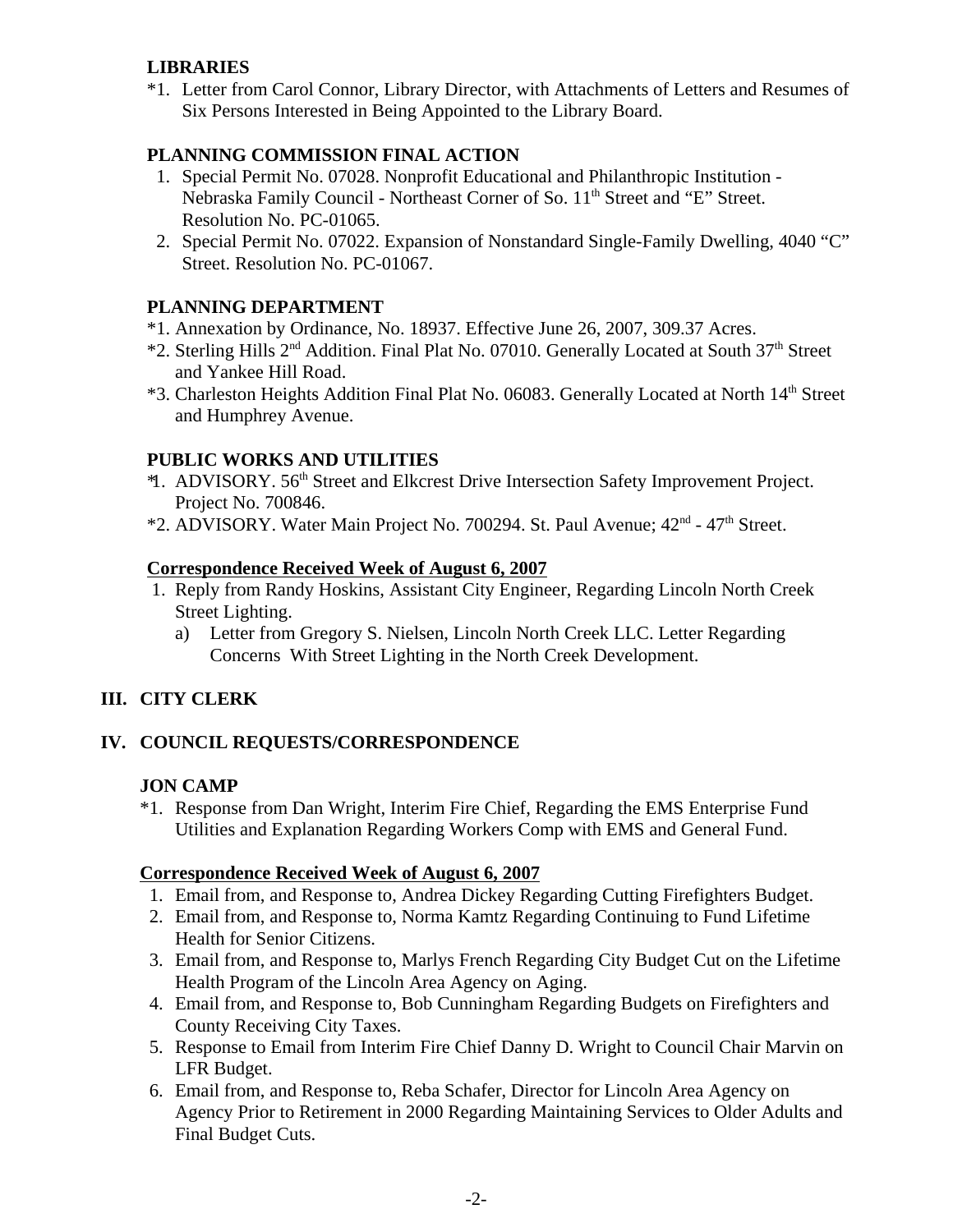- 7. Email from, and Response to, Pat Scott. Find Funding to Continue the Life Time Health Program's Care and Services to the Elderly in Lincoln.
- 8. Response from Public Works and Utilities to Don Wright's Concern on the Railroad Crossing at South 56<sup>th</sup> Street and Old Cheney Road.
- 9. Email from Bob Kacvinsky on Requiring Talent Plus to Use Pollution Free Lighting in Expansion Plans, Giving Consideration to Neighbors, Hyde Observatory and the City.
- 10. Email from Norma Kamtz. Agree with User Fee Idea to Keep Lifetime Health Operational, with Fee Determined by Income.
- 11. Email from Marlys French. User Fee Program Could Work, Not Being Too Expensive for Seniors on a Fixed Income.
- 12. Email from Ken Ring Agreeing With a User Fee for the Lifetime Health Program, Structured for Everyone to Pay According to Income.

# **JONATHAN COOK**

\*1. Letter from Sharon Fry. Thanks for Supporting our Fire Department.

### **Correspondence Received Week of August 6, 2007**

- 1. Letter from Mrs. Abe B. Sidiki. Do Not Allow Senior Services to be Cut. Do not Make the Seniors Responsible for Mismanagement of City Funds. Perhaps an Appropriate Fee Could be Charged to Keep Program.
- 2. Letter from Charlotte D. Frank. Reconsider Proposed Budget Cuts to Lincoln Area Agency on Aging.

### **DOUG EMERY**

\*1. Letter from Sharon Fry. Thank you for Supporting the Fire Department.

# **Correspondence Received Week of August 6, 2007**

1. Letter from Lina Driscoll Requesting the Belmont Aging Center Remain Open.

# **ROBIN ESCHLIMAN**

\*1. Response from Dan Wright, Interim Fire Chief, Regarding Proposed Ethics Education and Proposed Cost for Ethics Training.

### **Correspondence Received Week of August 6, 2007**

1. Letter from Tracie Foreman, Aging Specialist/LAAA/Lifetime Health, Stating Facts in Response to Comments Made About the Lifetime Health Program. (Received for, and Distributed to Other Council Members on 08/02/07)

# **DAN MARVIN**

- \*1. Memo from Dan Wright, Interim Fire Chief, Regarding Impact on Lincoln Fire and Rescue if Another \$250,000 is Reduced from the Fiscal Year 07-08 Budget.
- \*2. Letter from Sharon Fry. Thank you for Supporting our Fire Department.

### **Correspondence Received Week of August 6, 2007**

- 1. Letter from a Concerned Citizen Regarding Lincoln Fire Department Supervisory Employees.
- 2. Letter from Theresa Hohmeie. Oppose Elimination of Lincoln Area Agency Lifetime Health Program.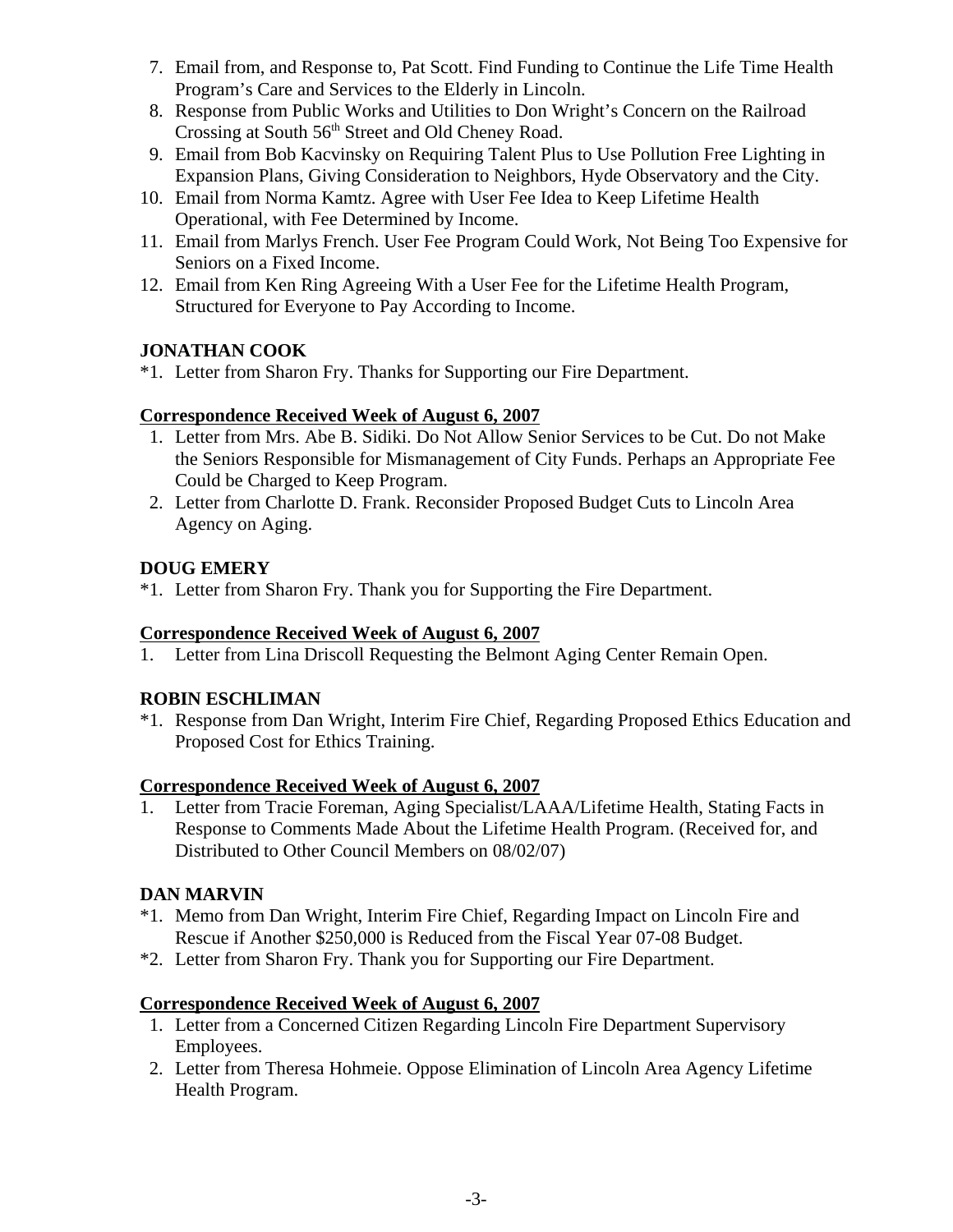## **JOHN SPATZ**

### **Correspondence Received Week of August 6, 2007**

- 1. Letter from Alice Stillahn. Do Not Close Belmont Active Age Services.
- 2. Letter from Arlene and Herman Gerlach. Reconsider Closing the Active Age Center at Belmont Senior Center. Would be Unable to Attend Another Center.
- 3. Letter from Donald L. Jewell. Keep Center Open. Live at Malone Manor.
- 4. Letter from Wallace Gant. Need Maxey Center, Do Not Close.
- 5. Letter from Kent H. Bankson. Keep Maxey Center Open.
- 6. Letter from Roberta Malolen. Keep Senior Centers Open.
- 7. Letter from Iren Hraban. Keep Maxey Center Open.
- 8. Letter from Harlan Chamberlain. Support Keeping the Maxey Senior Center Open.
- 9. Letter from Juanita McWilliams. Keep Open the Senior Maxey Center Located at the Malone Community Center.
- 10. Letter from Joy Snell. Keep the Maxey Center Open.

### **KEN SVOBODA**

\*1. Response from Dan Wright, Interim Fire Chief, Regarding Question of FEMA Grant, the Cooperative Agreement Reimbursement to General Fund for Assistant Chief Huff.

### **Correspondence Received Week of August 6, 2007**

 1. Letter from a Concerned Citizen Regarding Lincoln Fire Department Supervisory Employees.

### **V. MISCELLANEOUS**

- \*1. Email from Russell Miller on Police and Taxes.
- \*2. Correspondence from Dana Roper, City Attorney. Consequences for Allowing Propane Tanks on Balconies.
- \*3. Letter from Nan Graf. Eliminate Expensive Fireworks Display, and Keep Kuklin Pool Open.
- \*4. Letter from Phyllis Roehl. Suggestions/Comments on City Budget.
- \*5. Email from Paul Haith. Comments on Budget, and Councilman Cooks' Comment on the Lincoln Fire Department.
- \*6. Comments from Jason Stege on City Council Actions at Meeting on 07-23-07.
- \*7. Forwarded Email. Budget Priorities, Taking care of Elderly Not Commercially Desirable/Profitable.
- \*8. Email from G. Fisher. Understanding Fire Department's Needs to Operate and Required Needs.
- \*9. Correspondence from Neighbors of Talent Plus to Comply with Written Requests if Talent Plus is Allowed to Expand. (Distributed to Council Members on 07/26/07)
- \*10. Email from Bob Norris. Comments, Suggestions on the Budget.

### **Emails Received Week of July 30, 2007 Regarding Keeping the Senior Lifetime Health Program and Senior Centers Open**

- \*1. Phone call from Melva Buhrdorf.
- \*2. Message Sent to Action Center.
- \*3. Letters From the Word Weaver's Calvert Writing Group. Explanation of Participation in Various Programs/Activities at the Calvert Senior Center.
- \*4. Letter sent to Councilmen Jonathan Cook and Dan Marvin from Frances Bockelman. Continue to fund the Lifetime Health Program.
- \*5. Letter from Cy Miller. Keep the Calvert Senior Center Open, Plus Suggestions on Budget.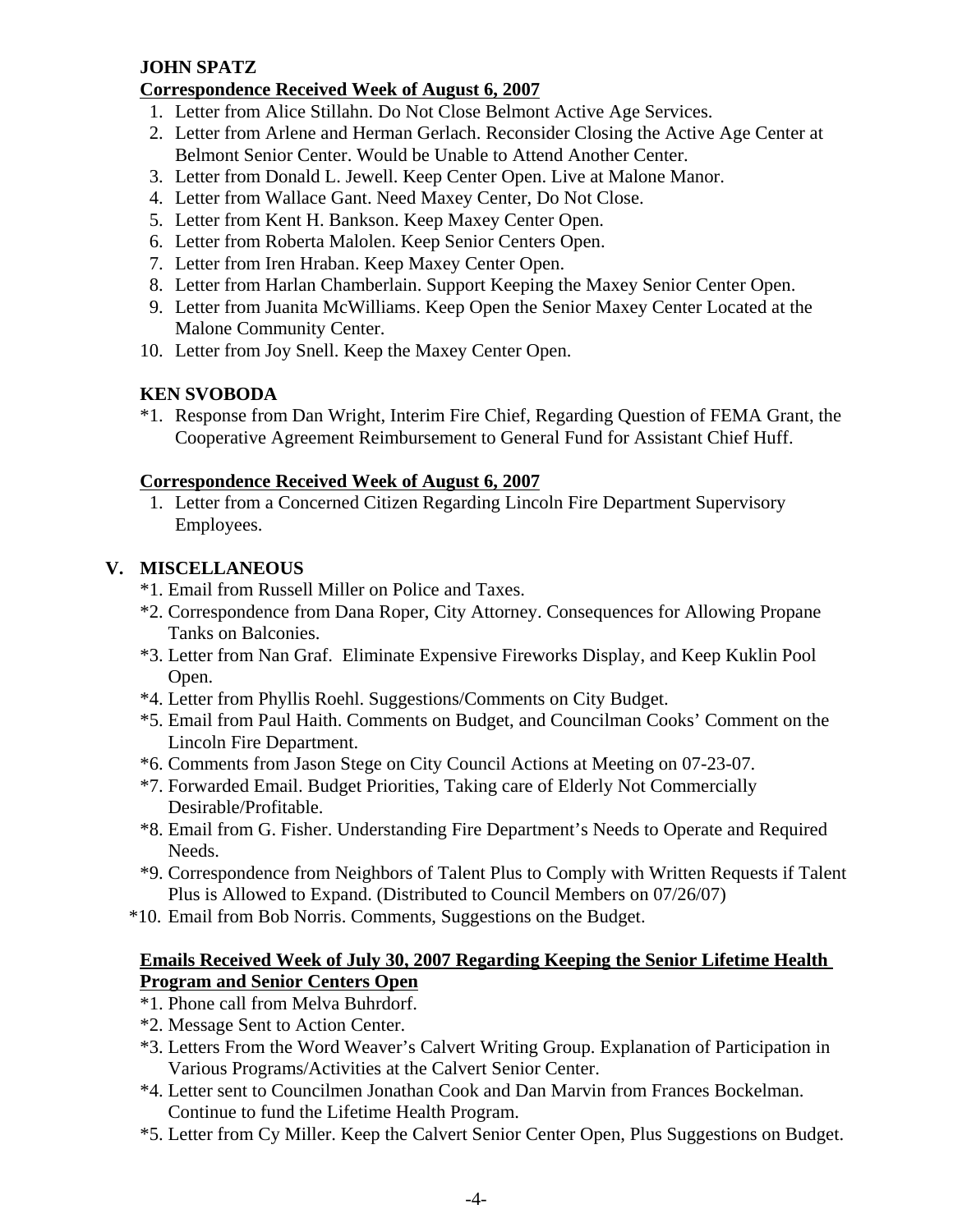- \*6. Email from Lisa Henning. Very Saddened and Concerned with Ending the Lifetime Health Program.
- \*7. Email from Gerald D. Poppe. Use Lifetime Health Programs, Consider Keeping in Budget.
- \*8. Letter from Lavaughn Oorlog. With Different Location for Calvert Senior Center Keep Fee Paid Previously to Parks and Recreation Department.
- \*9. Email from Shirley Maly. Abolishment of the Lifetime Health in Aging Services seems to lack foresight and common sense. Lifetime Health offers affordable preventative care.
- \*10. Letter from Lisa A. Taylor. Do not eliminate Lifetime Health.
- \*11. Note from Berena Snyder. Need the Calvert Center.
- \*12. Letter from Gertrude N. Involved in ActivAge Programs for 28 Years.
- \*13. Letter from Adolph L. Attending Belmont ActivAge Program Since Inception.
- \*14. Letter from Ann Yeager. Seriously Against Budget Cuts Closing Senior Centers.
- \*15. Letter from Jennie Tesch. Do Not Close the Senior Centers.
- \*16. Letter from Sam B. Cuts from Seniors and Youth Programs Absurd.
- \*17. Letter from Lincoln Citizen. Do Not Close Belmont ActivAge Program.
- \*18. Letter from Henry T. Upset at Closing Senior Centers, Especially the Belmont Center.
- \*19. Letter from Effie J. Depend on Belmont Rec Center for Resources.
- \*20. Letter from John B. Disappointed Belmont Senior Center is Closing.
- \*21. Letter from a Concerned Lincolnite. Use the Belmont ActivAge Program after Surgery.
- \*22. Letter from Lyle and Shirley. Upset on the Closing of the Belmont Senior Center.
- \*23. Letter from Ann Yeager. Concerned on Cutting Aging Programs.
- \*24. Letter from Connie B. Father Uses Belmont Senior Center.
- \*25. Letter from Charlotte Macku. Sad to Take Away Services for the Elderly.
- \*26. Letter from Mark F. Need to Keep Services at Belmont Center in Place.
- \*27. Letter from Concerned Citizen of Lincoln with Concern for the Lifetime Health Program. (Distributed to Council Members on 07/26/07)
- \*28. Email from Joyce Morgan. Keep the Calvert Center Open. Deeply Offended if Maintaining a Golf Course over Senior Centers.
- \*29. Email from Patricia Lehecka. Do Not Cut Lifetime Health Budget. Vote in the Best Interests of Lincoln Senior Citizens.

### **Miscellaneous Correspondence Received Week of August 6, 2007**

- 1. Email from Teri Bullock. Very Disappointed in Proposed Cuts Affecting the Youngest and Oldest Members of our City.
- 2. Email from Bob And Barbara Boyce. Proposed Sewage Treatment Plant, SW Wastewater Facility, by Wilderness Park Again in the CIP Budget at a Cost of \$5.6 Million.
- 3. Email from Sara Friedman. Reasons to Vote to Remove the Entire Entry of the SW Wastewater Facility Improvements from the Budget.
- 4. Email from Coby Mach, Executive Director of Lincoln Independent Business Association (LIBA) Responding to Russell Miller's Letter to the Mayor and City Council Regarding the Lancaster Event Center.
- 5. Position Statement from LIBA Regarding the Storm Water Bond Issue.
- 6. Letter from Kathryn Westwood Giving Suggestions for the Lincoln City Budget.
- 7. Email from Pam James. Preserve Wilderness Park as a Natural Heritage Sight.
- 8. Email from M. Harvey Regarding Maintenance of Trees Along Winthrop Road.
- 9. Email from Steve Crouch with Suggestions.
- 10. Email from Josh Mehlin Thoughts on Returning to Lincoln.
- 11. Letter from Dr. Theresa de Langis on the Lincoln-Lancaster Women's Commission.
- 12. Letter and Resolution No. 490 from the Airport Authority.